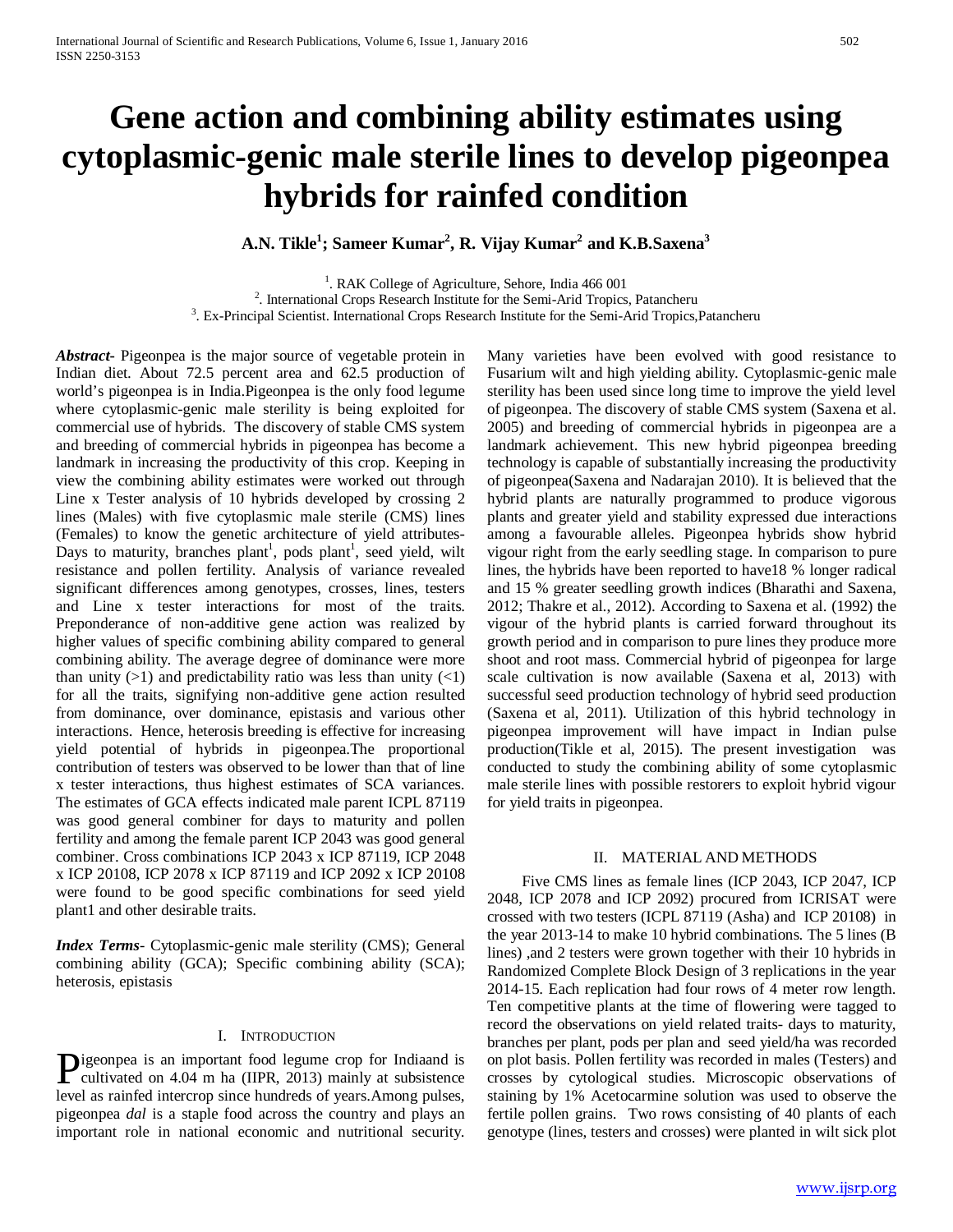to record the wilt incidence in them. The wilt incidence was recorded in percent damage. Line x Tester analysis was carried out using SPAR II program formulated by Indian Agricultural Statistics Research Institute, New Delhi.

studied (Table 1). For wilt resistance, only female (lines) parents showed significant differences, the crosses did not differ significantly. The partitioning of mean sum of squares revealed that variance due females x males interactions were highly significant for all the characters except wilt %..

# III. RESULTS AND DISCUSSION

 The analysis of variance showed significant differences among the parents and hybrids for all the yield related characters

| of<br>Sources  | d. f. | Days<br>to | Branches/ | Pods/       | yield<br>Seed | Wilt %    | Pollen      |
|----------------|-------|------------|-----------|-------------|---------------|-----------|-------------|
| variation      |       | maturity   | plant     | plant       | (kg/ha)       |           | Fertility % |
| Replication    | 2     | 0.914      | $10.3**$  | 7.8         | 764.2         | 0.210     | 0.430       |
| Genotypes      | 16    | $168.5**$  | $106.3**$ | 13321**     | 148396.4**    | $37.6*$   | 5881**      |
| Parents        | 6     | $243.0**$  | $7.6*$    | $111*$      | 19051.6**     | $71.9**$  | $6576**$    |
| Crosses        | 9     | $109.4**$  | $20.8**$  | 7950**      | 210193.9**    | 6.5       | $10.6**$    |
| P. vs. Crosses |       | $253.8**$  | $1467**$  | 140925**    | 368287.8**    | $111.7**$ | 54552**     |
| Females        | 4     | 97.3       | 12.6      | 7126        | 352601*       | $10.6*$   | --          |
| (Lines)        |       |            |           |             |               |           |             |
| Males          |       | 112.1      | 45.6      | 104.5       | 1228.8        | 3.5       | 7.3         |
| (Testers)      |       |            |           |             |               |           |             |
| Line x Tester  | 4     | 120.8**    | $22.8**$  | $10735.9**$ | 120027.8**    | 3.0       | $2.47**$    |
| Error          | 21    | 2.04       | 0.504     | 16.1        | 731.1         | 5.485     | 0.302       |

**Table 1: Analysis of variance for yield traits in pigeonpea**

 Higher magnitude of SCA than GCA variances, more than unity (>1) values of average degree of dominance and lesser than unity (<1) predictability ratio were observed for all the characters, indicated the preponderance of overdominancein the characters studied (Table 2). Pandey et al (2014) also reported overdominance of gene action in pigeonpea hybrids using CMS lines of late maturing pigeonpea lines. Higher magnitude of dominance variance  $((\sigma^2 D)$  than additive variance  $(\sigma^2 A)$ signifies the presence of non-additive gene action for these traits. Jahagirdar,2003;Banu et al 2006 and Vaghela et al 2009 also reported the importance of both type of gene effects with predominance of non-additive gene action in yield and yield contributing traits. High estimates of heritability in narrow sense was recorded for pods per plant (60.73) suggested that direct selection would be effective for pods per plant to improve in seed yield.

| Characters               | <b>GCA</b><br>(Variance) | <b>SCA</b><br>(Variance) | Average<br>οf<br>degree<br>dominance | Predicta<br>bility<br>ratio | Additive<br>variance<br>$(\sigma^2 A)$ | Dominance<br>variance<br>$(\sigma^2 D)$ | Heritability<br>$(h^2n)\%$ ) |
|--------------------------|--------------------------|--------------------------|--------------------------------------|-----------------------------|----------------------------------------|-----------------------------------------|------------------------------|
| Days<br>to<br>maturity   | $-0.529$                 | 37.2085                  | 8.387                                | 0.01                        | 2.12                                   | 148.83                                  | 7.99                         |
| Branches/<br>plant       | $-0.0953$                | 9.0535                   | 9.747                                | 0.01                        | 0.38                                   | 36.21                                   | 12.93                        |
| Pods/<br>plant           | $-128.55$                | 2280.24                  | 4.212                                | 0.06                        | 514.20                                 | 9120.96                                 | 60.73                        |
| Wilt %                   | 0.1573                   | $-0.2797$                | 1.333                                | 0.56                        | 0.63                                   | $-1.12$                                 | 14.02                        |
| Pollen<br>Fertility %    | 0.3749                   | 2.3141                   | 2.484                                | 0.16                        | 1.50                                   | 9.26                                    | 66.99                        |
| Seed<br>yield<br>(kg/ha) | 4161.51                  | 43043.76                 | 3.216                                | 0.10                        | 16646.04                               | 172175.04                               | 21.11                        |

 The general combining ability revealed that among the lines, ICP 2047 and ICP 2092 and among the testers ICP 20108 had significant negative (desirable) GCA values for days to maturity. For branches per plant ICP 2043, ICP 2047 among the

lines and ICP 20108 among testers were the best general combiners. For pods per plant ICP 2043 and ICP 2092 lines (females) and ICP 20108 (male) were better general combiners. Significant positive GCA values were observed for seed yield by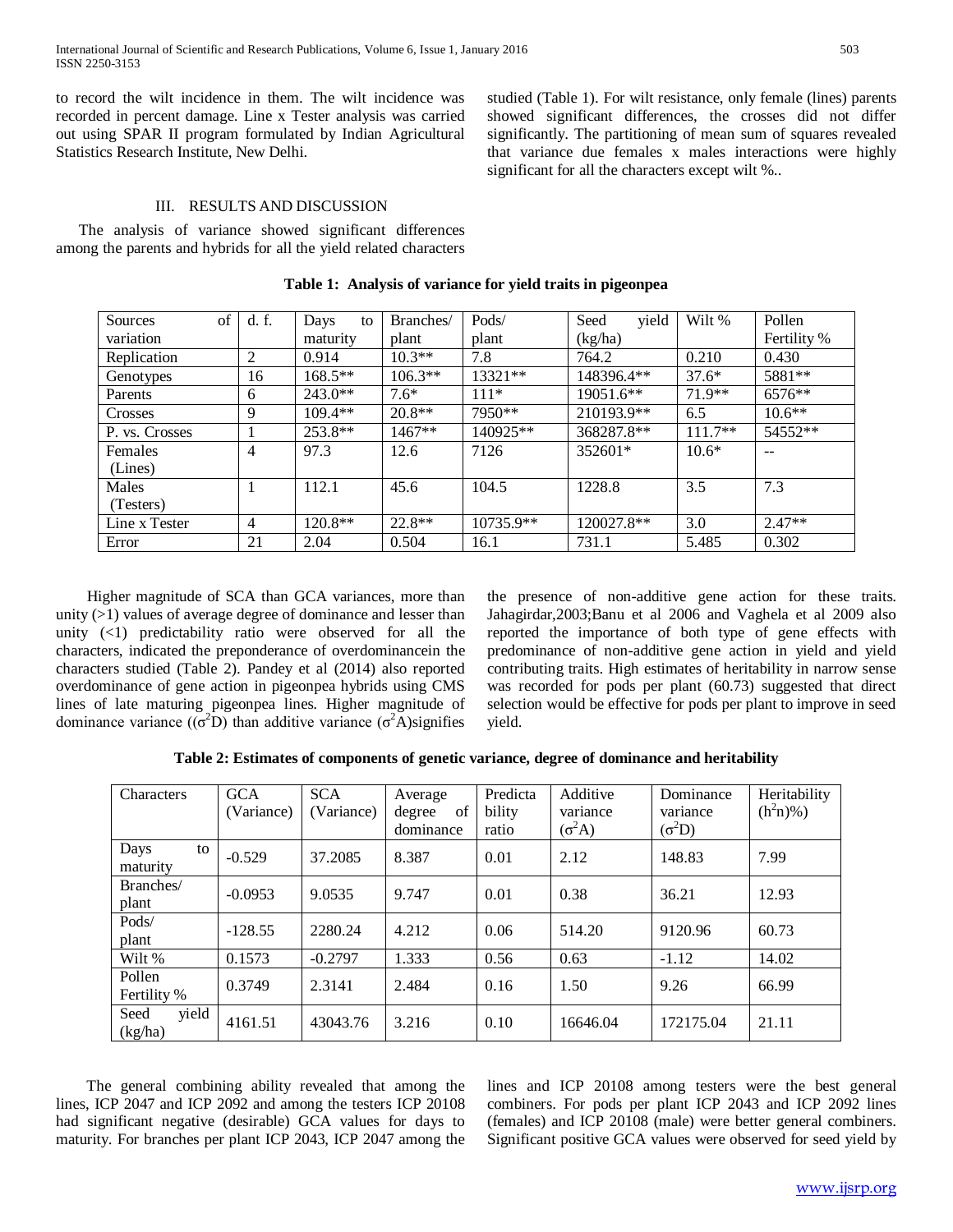the line ICP 2043 only while the tester ICP 20108 had better GCA effects as tester. (Table 3). For wilt resistance, none of the parents had significant GCAs. For pollen fertility ICP 2043 and ICP 2047 female lines and tester ICP 87119 were found good general combiners to exhibit better pollen fertility.

| Parents                | Days<br>to | Branches/ | Pods/     | yield<br>Seed  | Wilt %   | Pollen    |
|------------------------|------------|-----------|-----------|----------------|----------|-----------|
|                        | maturity   | plant     | plant     | (kg/ha)        |          | Fertility |
|                        |            |           |           |                |          | $\%$      |
| Lines                  |            |           |           |                |          |           |
| <b>ICP 2043</b>        | $1.20*$    | $1.26*$   | $47.66*$  | $409.6*$       | 0.64     | $1.49*$   |
| <b>ICP 2047</b>        | $-6.30**$  | $0.76*$   | $-1.33$   | $-70.3*$       | 1.09     | $1.57*$   |
| <b>ICP 2048</b>        | $3.20**$   | $-2.33*$  | $-36.50*$ | $-236.3*$      | $-2.29$  | $0.57*$   |
| <b>ICP 2078</b>        | $3.36**$   | $-2.40*$  | $-28.33*$ | $-27.7$        | 0.09     | $-1.00*$  |
| <b>ICP 2092</b>        | $-1.46**$  | 0.60      | $18.50*$  | $-75.3*$       | 0.46     | $-2.64*$  |
| <b>Testers</b>         |            |           |           |                |          |           |
| <b>ICP 87119</b>       | $1.93*$    | $-1.23$   | $-1.86$   | $-6.4$         | 0.34     | $0.49**$  |
| <b>ICP 20108</b>       | $-1.93*$   | $1.23*$   | $1.86*$   | 6.4            | $-0.34$  | $-0.49**$ |
| $SE'(g)$ Lines         | 0.48       | 0.29      | 1.63      | 11.0           | 0.95     | 0.22      |
| $SE'(g_i-g_i)$ Lines   | 0.82       | 0.41      | 2.31      | 6.98           | 1.35     | 0.34      |
| $SE'$ (g) Testers      | 0.36       | 1.18      | 1.03      | 15.61          | 0.60     | 0.14      |
| $SE'(g_i-g_i)$ Testers | 0.52       | 0.25      | 1.46      | 9.87           | 0.85     | 0.20      |
| No. of parents with    | 3          | 3         | 3         | $\overline{2}$ | $\Omega$ | 3         |
| desirable effects      |            |           |           |                |          |           |

**Table 3: General combining ability (GCA) effects for yield attributes in Pigeonpea**

 On the basis of specific combining ability four crosses emerged with negative (desirable) SCA for days to maturity. Most promising are ICP 2043 x ICP 87119, ICP 2092 x ICP 20108 and ICP 2047 x ICP 20108. For branches per plant ICP 2043 x ICP 20108, ICP 2078 x ICP 87119 and ICP 2047 x ICP 87119 are the best crosses. Out of four crosses, the crosses involving ICP 87119 as tester had significant positive SCA values for pods per plant. Five crosses emerged with positive

SCA values, out of which four crosses- ICP 2078 x ICP 87119, ICP 2048 x ICP 20108, ICP 2092 x ICP 20108 and ICP 2043 x ICP 87119 involving two lines and two different testers have significant SCA values. Regarding pollen fertility three crosses-ICP 2043 x ICP 20108, ICP 2048 x ICP 87119, ICP 2078 x ICP 20108 involving three different female lines had significant positive SCA values (Table 4).

| Crosses                       | Days<br>to     | Branches/ | Pods/          | Seed       | Wilt %   | Pollen    |
|-------------------------------|----------------|-----------|----------------|------------|----------|-----------|
|                               | maturity       | plant     | plant          | yield      |          | Fertility |
|                               |                |           |                | (kg/ha)    |          | $\%$      |
| ICP 2043 x ICP 87119          | $-5.26**$      | $-3.26**$ | $-72.80**$     | 49.73**    | $-0.39$  | $-0.56$   |
| ICP 2043 x ICP 20108          | $5.26**$       | $3.26**$  | 72.80**        | $-49.73**$ | 0.39     | $0.56**$  |
| ICP 2047 x ICP 87119          | $3.90**$       | $1.23**$  | $19.20**$      | 24.4       | 0.89     | $-0.27$   |
| ICP 2047 x ICP 20108          | $-3.90**$      | $-1.23**$ | $-19.20**$     | $-24.4$    | $-0.89$  | 0.27      |
| ICP 2048 x ICP 87119          | $-1.60$        | 0.23      | $22.70**$      | $-151.3**$ | $-0.72$  | $0.92**$  |
| ICP 2048 x ICP 20108          | 1.60           | $-0.23$   | $-22.70**$     | $151.3**$  | 0.72     | $-0.92**$ |
| ICP 2078 x ICP 87119          | $-2.43**$      | $1.73**$  | $31.20**$      | $198.4**$  | $-0.40$  | $-0.49$   |
| ICP 2078 x ICP 20108          | $2.43**$       | $-1.73**$ | $-31.20**$     | $-198.4**$ | 0.40     | $0.49*$   |
| ICP 2092 x ICP 87119          | $5.4**$        | 0.06      | $-0.30$        | $-121.3**$ | 0.62     | 0.40      |
| ICP 2092 x ICP 20108          | $-5.4**$       | $-0.06$   | 0.30           | $121.3**$  | $-0.62$  | $-0.40$   |
| $SE'S_{ii}$                   | 0.82           | 0.41      | 2.31           | 15.61      | 1.35     | 0.31      |
| Sij - Skl                     | 1.16           | 0.58      | 3.27           | 22.07      | 1.91     | 0.45      |
| No. of crosses with desirable | $\overline{4}$ | 3         | $\overline{4}$ | 5          | $\Omega$ | 3         |
| <b>SCA</b> effects            |                |           |                |            |          |           |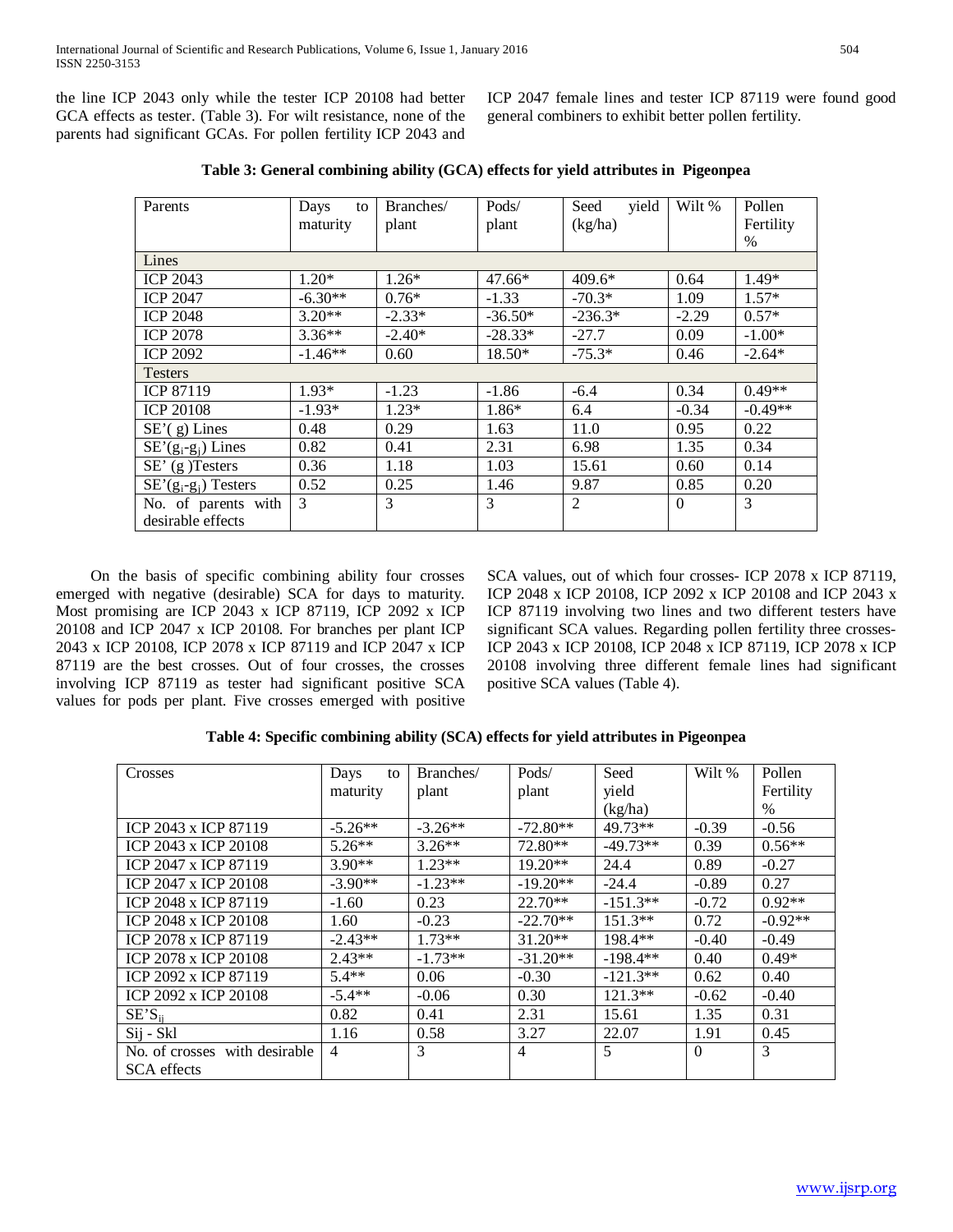The range of heterosis and highly heterotic crosses with significant SCA effects for different characters were computed to identify the superior cross combinations for their use in heterosis breeding (Table 5). The manifestation of relative heterosis indicated the overdominance for yield and yield related traits.The maximum heterotic effects for branches per plant (108,141%), pods per plant (127%),seed yield (37, 42%). The hybrid ICP

2043 x ICP 87119 expressed highest heterotic effect of 42.1, followed by the hybrid ICP 2043 x ICP 20108(36.9%) could be utilized in heterosis breeding programs.it is evident that both additive and non-additive gene effects were important with predominance of non-additive gene effects in inheritance of seed yield and its components.

| Table 5: Range of heterosis and best heterotic crosses for six characters in pigeonpea |  |  |  |  |
|----------------------------------------------------------------------------------------|--|--|--|--|
|                                                                                        |  |  |  |  |

| Character          | Range of heterosis | Best heterotic crosses                    | <b>SCA</b> effect | GCA effect |          |
|--------------------|--------------------|-------------------------------------------|-------------------|------------|----------|
|                    |                    | (Over standard check)                     |                   | Female     | Male     |
|                    |                    | (ICP 87119)                               |                   |            |          |
| Days to maturity   | $-8.64-1.39$       | ICP $2047 \text{ x}$                      | $-3.90**$         | $-6.30**$  | $-1.93*$ |
|                    |                    | <b>ICP 20108</b>                          |                   |            |          |
| Branches/plant     | 66.7-141.7         | ICP $2043 \times$                         | $3.26**$          | $1.26*$    | $1.23*$  |
|                    |                    | <b>ICP 20108</b>                          |                   |            |          |
| Pods/plant         | 24.4-127.0         | ICP $2043 \times$                         | 72.80**           | $47.66*$   | 1.86*    |
|                    |                    | <b>ICP 20108</b>                          |                   |            |          |
| Wilt %             | $-39.83 - 25.11$   | ICP $2048 \text{ x}$                      | $-0.72$           | $-2.29$    | 0.34     |
|                    |                    | <b>ICP 87119</b>                          |                   |            |          |
| Pollen Fertility % | $-5.34 - 0.27$     | <b>ICP 2048 x</b>                         | $0.92**$          | $0.57*$    | $0.49**$ |
|                    |                    | <b>ICP 87119</b>                          |                   |            |          |
| Seed yield (kg/ha) | $-9.1 - 42.1$      | 2043<br>ICP<br><b>ICP</b><br>$\mathbf{x}$ | 49.73**           | $409.6**$  | $-6.4$   |
|                    |                    | 87119 (42.1%)                             |                   |            |          |
|                    |                    | <b>ICP</b><br>ICP<br>2043<br>$\mathbf{x}$ | $-49.73**$        | $409.6**$  | 6.4      |
|                    |                    | 20108(36.9%)                              |                   |            |          |

#### **REFERENCES**

- [1] Banu,M.R.; Muthaiah,A.R. and Ashok, S. 2006. Combining ability studies in pigeonpea. Crop Res.31(3): 396-398.
- [2] Bharati, M. and Saxena, K.B. 2012.A comparative study of hybrid and inbred cultivars for germination and other related traits of pigeonpea.Journal of Food Legumes 25(4): 351-354.
- [3] Jahagirdar, J.E. 2003.Line x tester analysis for combining ability in pigeonpea.Indian J Pulses Res. 16: 17-19
- [4] Pandey,P.; Tiwari, D.; Pandey, V.R. and Yadav, S. 2014. Studies on gene action and combining ability of cytoplasmic-genic male sterile hybrids in pigeonpea [Cajanus cajan(L.) Millsp.]Australian J.CropSci.8(5): 814-821.
- [5] Saxena, K.B.; Chauhan, Y.S.; Johnson, C. and Singh, L. 1992.Recent developments in hybrid pigeonpea research.Pages 58-69. In: New Frontiers in Pulses Research and Development. Proceedings of National Symposium, 10-12 November; Directorate of Pulses Research, Kanpur, India.
- [6] Saxena,K.B.; Kumar, R.V.; Srivastava, N. and Shying, B. 2005. A cytoplasmic-nuclear male-sterility system derived from a cross between Cajanus cajanifoliusandCajanus cajan.Euphytica145:289-294.
- [7] Saxena, K. B., Kumar, R. V., Tikle. A. N., Saxena, M. K., Gautam, V. S., Rao, S. K, Khare, D., Chauhan, Y. S., Saxena, R. K., Varshney, R. K., Reddy, B. V. S., Sharma, D., Reddy, L. J., Green, J. M., Faris, D. G., Mula, M., Sultana, R., Srivastava, R. K., Gowda, C. L. L. and Sawargaonkar, S. L. 2013. ICPH 2671 - The world's first commercial food legume hybrid.Plant Breeding.Plant Breeding132: 479–485.
- [8] Saxena,K.B. andNadarajan,N. 2010. Prospects of pigeonpea hybrids in Indian Agriculture.Electronic Journal of Plant Breeding 1(4): 1107-1117.
- Saxena, M.K., Saxena, Usha; Saxena, K.B. ,Khandalkar,V.S. and Sultana, R.2011.Profitability and production cost of hybrid pigeonpea seed. Electronic Journal of Plant Breeding,2(3): 409-412.
- [10] Thakare, D.P.; Mulla, M.G.; Mehtre, S.P.; Saxena, K.B. and Rathod, A. 2013. Seedling vigour study in pigeonp[ea (Cajanus cajan(L.) Millsp.)hybrids and varieties. Journal of Food Legumes 26(1-2): 100-102.
- [11] Tikle, A.N.; Saxena, K.B. and Yadava, H.S. 2015.Pigeonpea Hybrids and Their Production.New India Publishing Agency, New Delhi.

[12] Vaghela, K.O.;Desai,R.T.; Nizama,J.R.; Patel,J.D. and Sharma, V. 2009 Combining ability analysis in pigeon pea [Cajanus cajan (L.) Millsp.]. Legume Res. 32: 274-277

### **AUTHORS**

**First Author** – Dr. A.N. Tikle

Qualification: Ph.D.

Affiliation : RVSKVV.Gwalior (Madhya Pradesh)

Work Place : Pigeonpea Breeder, RAK College of Agriculture,

Sehore 466001 (M.P.)

Email: antiklepb@gmail.com

**Second Author** – Dr. Sameer Kumar

Qualification: Ph.D.

- Affiliation : ICRISAT,Patancheru
- Work Place : Pigeonpea Breeder, ICRISAT
- Email: c.sameerkumar@cgiar.org

**Third Author** – Dr. R.Vijay Kumar

Qualification: Ph.D.

Affiliation : ICRISAT,Patancheru

Work Place : Pigeonpea Breeder, ICRISAT

Email: r.vijaykumar@cgiar.org

**Fourth Author** – Dr. K.B.Saxena

Qualification: Ph.D.

Affiliation : ICRISAT,Patancheru

Work Place : Retired Principal Scientist & Pigeonpea Breeder, ICRISAT

Email : kbsaxena1949@gmail.com

**Corresponding Author** – Dr. A.N. Tikle

Qualification: Ph.D.